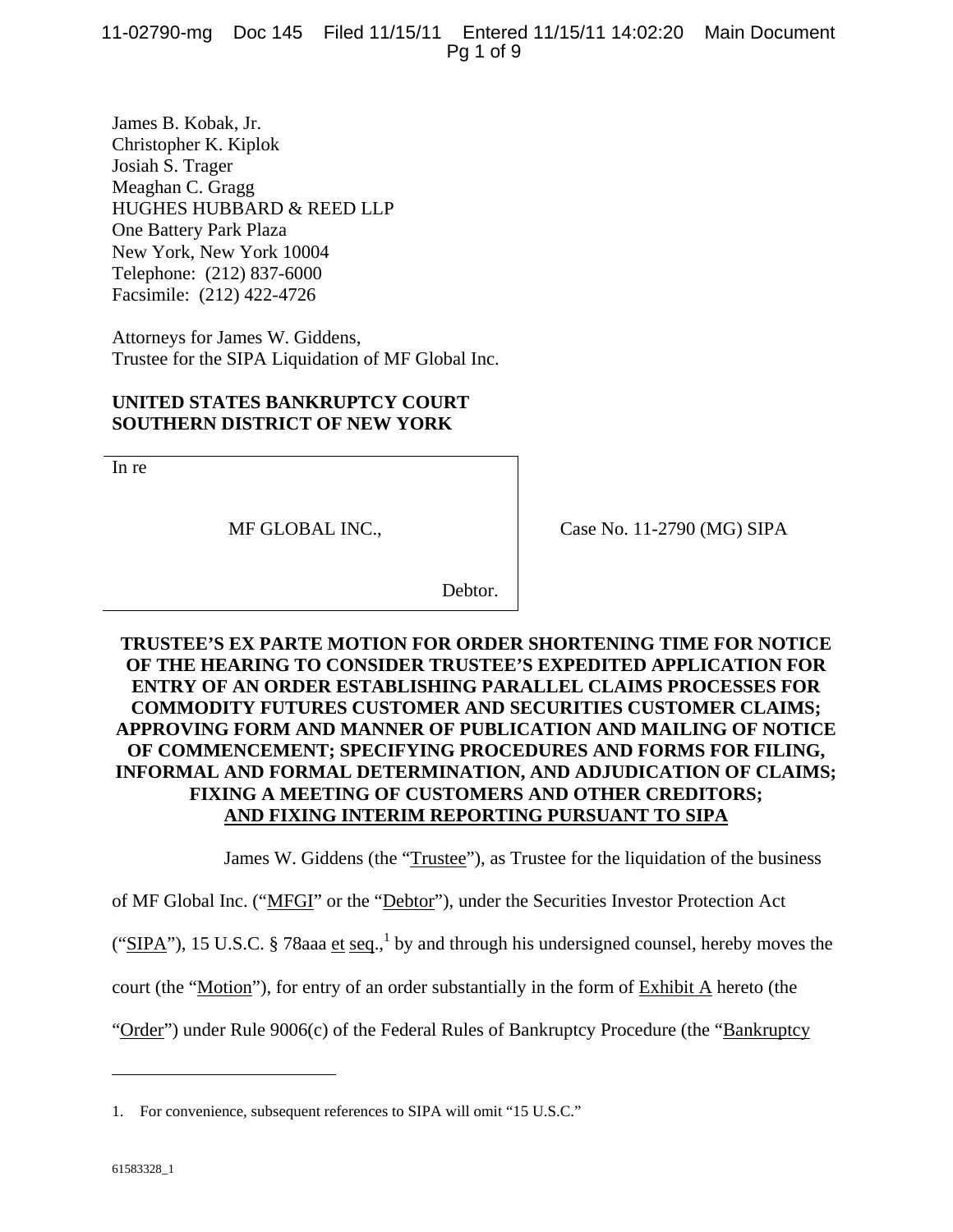#### 11-02790-mg Doc 145 Filed 11/15/11 Entered 11/15/11 14:02:20 Main Document Pg 2 of 9

Rules") and Rule 9006-1(b) of the Local Bankruptcy Rules for the Southern District of New York (the "Local Rules") shortening the time for notice of the hearing to consider the Trustee's expedited application for entry of an order (1) establishing parallel claims processes for commodity futures customer and securities customer claims; (2) approving the form and manner of the publication and mailing of the notice of commencement of this proceeding; (3) specifying procedures and forms for the filing, determination, and adjudication of claims; (4) fixing a meeting of customers and other creditors; and (5) fixing an interim reporting procedure pursuant to SIPA (the "Claims Procedures Application"),<sup>2</sup> filed concurrently herewith and incorporated by reference. In support of this Motion, the Trustee respectfully represents as follows:

#### **Background**

1. On October 31, 2011 (the "Filing Date"), the Honorable Paul A. Engelmayer, United States District Court for the Southern District of New York, entered the Order Commencing Liquidation of MFGI (the "MFGI Liquidation Order") pursuant to the provisions of SIPA in the case captioned Securities Investor Protection Corp. v. MF Global Inc., Case No. 11-CIV-7750 (PAE).

2. The MFGI Liquidation Order: (i) appointed the Trustee for the liquidation of the business of the Debtor pursuant to section 78eee(b)(3) of SIPA, and (ii) removed the case to this Court as required for SIPA cases by section 78eee(b)(4) of SIPA (the "SIPA Proceeding").

1

<sup>2.</sup> Capitalized terms not otherwise defined herein shall have the meanings given to them in the Claims Procedures Application.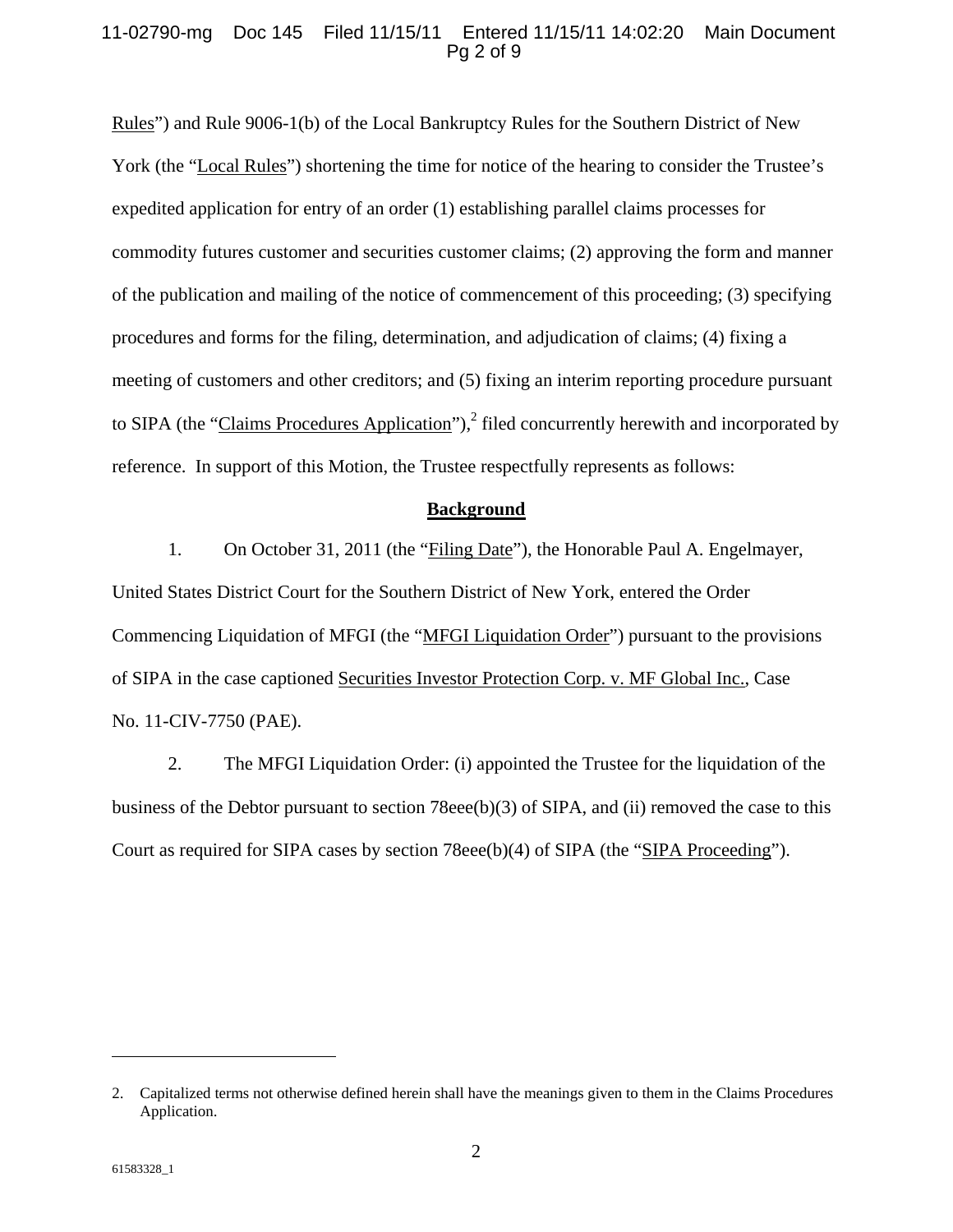#### **Jurisdiction & Venue**

3. Following removal to this Court, this Court has "all of the jurisdiction, powers, and duties conferred by [SIPA] upon the court to which the application for the issuance of the protective decree was made." SIPA section 78eee(b)(4).

4. Venue is proper in this Court pursuant to SIPA section 78eee(a)(3) and 15 U.S.C. § 78aa.

# **Relief Requested**

5. By this Motion, the Trustee seeks entry of an order shortening the notice period for the Claims Procedures Application such that it may be heard by the court on November 16, 2011 at 3:30 p.m. (Prevailing Eastern Time).

#### **Basis for Relief**

6. Bankruptcy Rule 9006(c)(1) and Local Rule 9006-1(b) authorize the Court, for cause shown, to reduce the notice period required for a hearing. Here, ample cause exists to shorten the time for notice of the Claims Procedures Application and to grant this Motion on an ex parte basis.

7. Local Rule 9006-1(b) provides that unless the court orders otherwise, a motion must be served at least fourteen (14) days prior to the return date. Federal Rule of Bankruptcy Procedure  $9006(c)(1)$  expressly provides that a bankruptcy court "for cause shown may in its discretion with or without motion or notice" reduce the time period for notice in all but several bankruptcy matters, none of which are applicable to the present case. In the exercise of its discretion under Bankruptcy Rule  $9006(c)(1)$ , a court must consider, primarily, the prejudice that potentially would result to parties entitled to notice if a reduction is effected, and weigh this against the reasons for shortening this period. In re Kings Falls Power Corp., 185 B.R. 431, 441 (Bankr. N.D.N.Y. 1995) (allowing shortened notice period because resolution of dispositive

3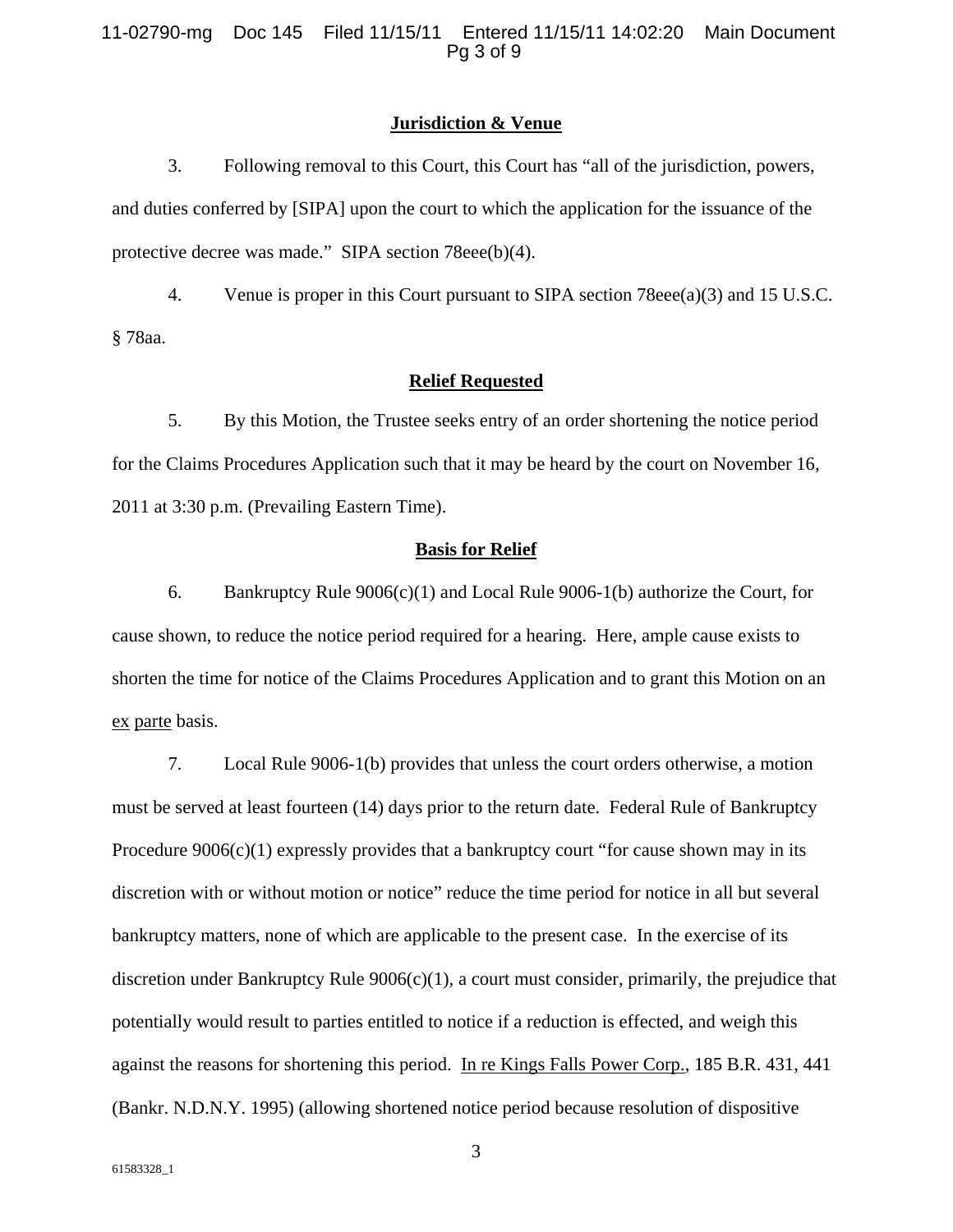#### 11-02790-mg Doc 145 Filed 11/15/11 Entered 11/15/11 14:02:20 Main Document Pg 4 of 9

motion was necessary prior to "blow-up" date of global settlement and was in the estate's best interests); In re Chateaugay Corp., 111 B.R. 399, 407–408 (Bankr. S.D.N.Y. 1990) (shortening notice because ten days could impose "severe hardship" on parties in interest and six days would not prejudice defendant). Furthermore, section 102 of the Bankruptcy Code specifically indicates that "after notice and a hearing" means "after such notice as is appropriate in the particular circumstances, and such opportunity for a hearing as is appropriate in the particular circumstances…." 11 U.S.C. § 102(1)(A).

8. The Trustee seeks an expedited hearing on the Claims Procedures Application to establish separate, parallel, customer claims processes, one for MFGI's commodity futures customers, and the other for its securities customers, as well as an additional claims process for MFGI's general creditors. The Trustee, with this Court's approval, will follow the procedures prescribed in SIPA for determining claims and making payments to securities customers, and, to the extent not inconsistent with SIPA, will utilize the procedures prescribed in the Commodity Broker Liquidation Provisions and the Part 190 Regulations for determining claims and making distributions to commodity futures customers, with the goal and full intention of making an interim distribution to customers, if feasible. General creditor claims will be treated in accordance with the Bankruptcy Code and SIPA. The expedited Claims Procedures Application is an important and necessary procedural step to accomplishing the prompt and efficient return of customer property.

9. For these reasons, it is imperative that the Claims Procedures Motion be approved on an expedited basis. To this end, ex parte relief is warranted so that the Claims Procedures Motion may be heard at the hearing already scheduled before this Court on November 16, 2011.

4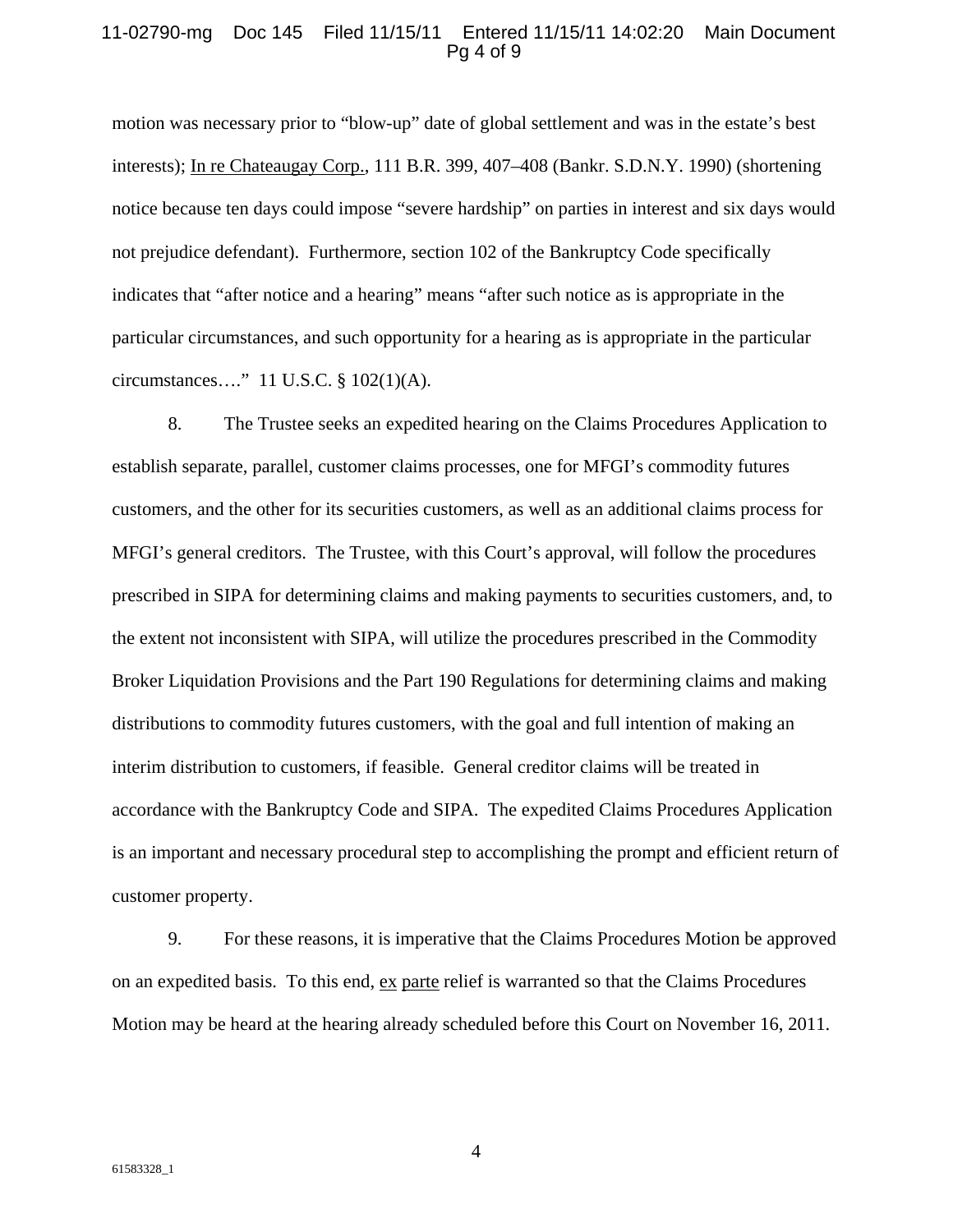## 11-02790-mg Doc 145 Filed 11/15/11 Entered 11/15/11 14:02:20 Main Document Pg 5 of 9

10. No parties in interest would be prejudiced by the shortened notice requested herein or by the approval of this Motion on an <u>ex</u> parte basis.

## **No Prior Request**

11. No prior request for the relief sought in this Motion has been made to this or any other court.

## **Conclusion**

WHEREFORE, the Trustee respectfully requests that the Court (a) enter an order

substantially in the form attached hereto as Exhibit A, granting the relief requested herein; and

(b) grant such other and further relief to the Trustee as the Court may deem proper.

Dated: November 15, 2011 New York, New York

## HUGHES HUBBARD & REED LLP

By: /s/ James B. Kobak, Jr.

 James B. Kobak, Jr. Christopher K. Kiplok Josiah S. Trager Meaghan C. Gragg One Battery Park Plaza New York, New York 10004 Telephone: (212) 837-6000 Facsimile: (212) 422-4726 Email: kobak@hugheshubbard.com

Attorneys for James W. Giddens, Trustee for the SIPA Liquidation of MF Global Inc.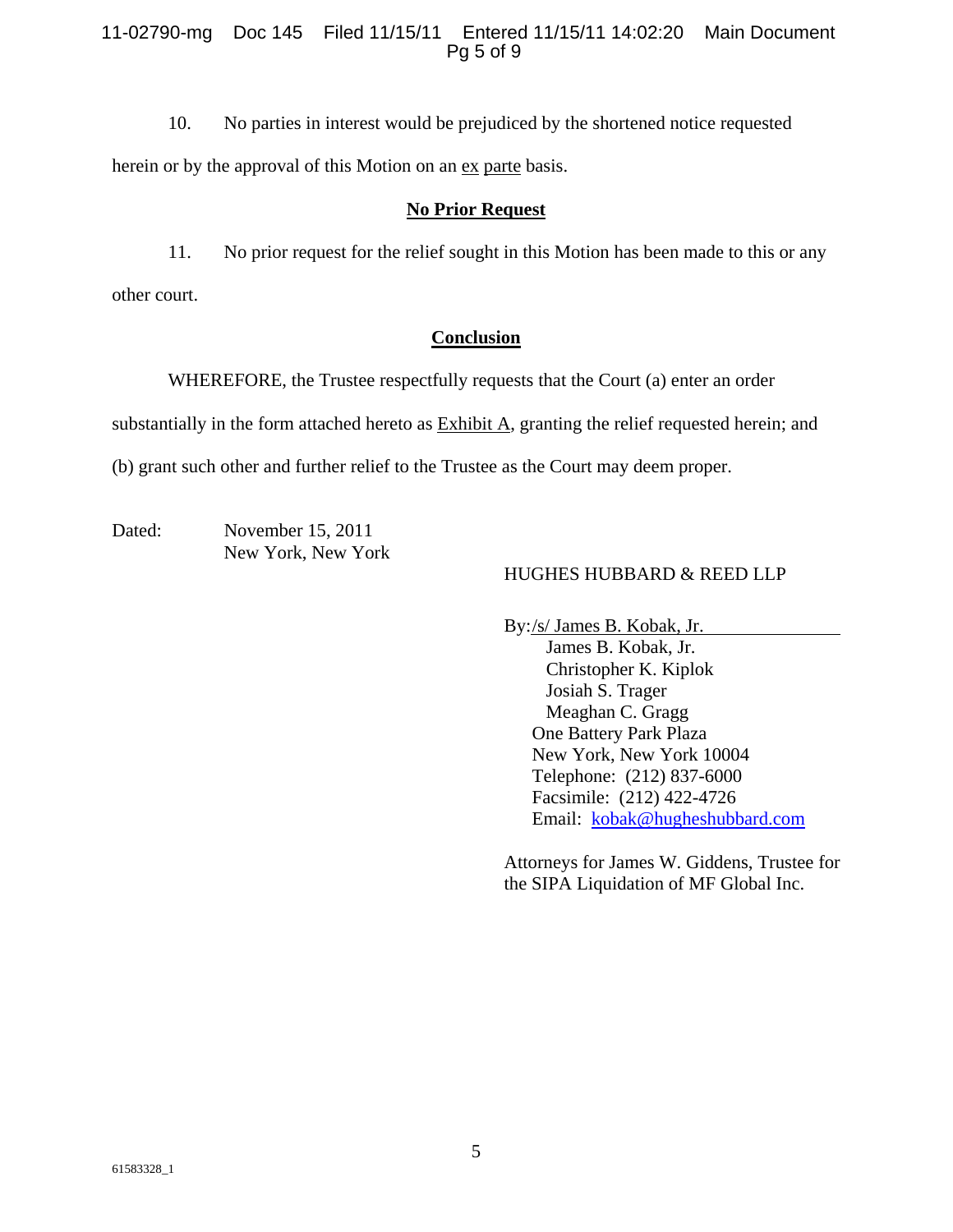11-02790-mg Doc 145 Filed 11/15/11 Entered 11/15/11 14:02:20 Main Document Pg 6 of 9

# **EXHIBIT A**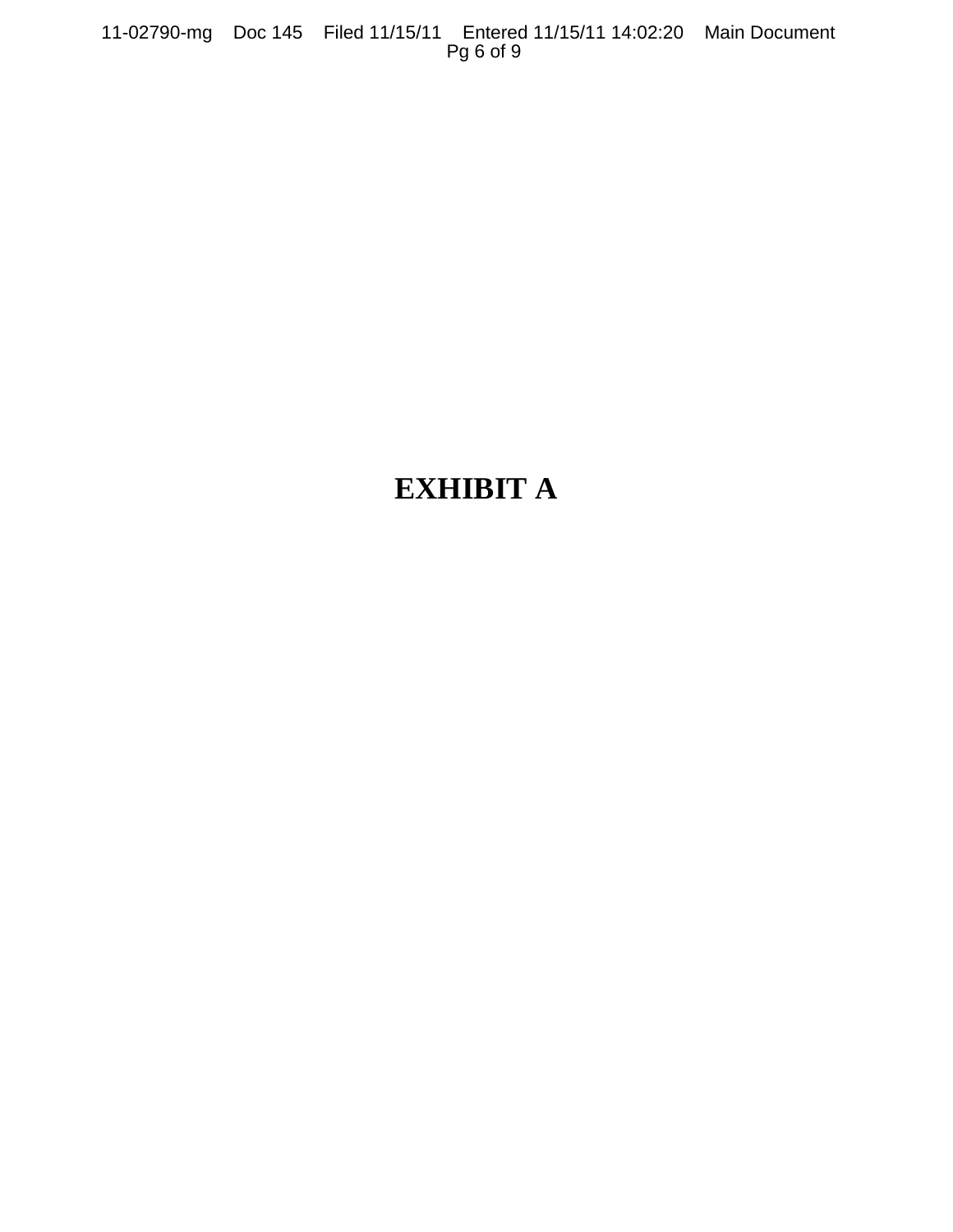11-02790-mg Doc 145 Filed 11/15/11 Entered 11/15/11 14:02:20 Main Document Pg 7 of 9

#### **UNITED STATES BANKRUPTCY COURT SOUTHERN DISTRICT OF NEW YORK**

In re

 $\overline{a}$ 

MF GLOBAL INC.,

Case No. 11-2790 (MG) SIPA

Debtor.

# **[PROPOSED] ORDER SHORTENING TIME FOR NOTICE OF THE HEARING TO CONSIDER TRUSTEE'S EXPEDITED APPLICATION FOR ENTRY OF AN ORDER ESTABLISHING PARALLEL CLAIMS PROCESSES FOR COMMODITY FUTURES CUSTOMER AND SECURITIES CUSTOMER CLAIMS; APPROVING FORM AND MANNER OF PUBLICATION AND MAILING OF NOTICE OF COMMENCEMENT; SPECIFYING PROCEDURES AND FORMS FOR FILING, INFORMAL AND FORMAL DETERMINATION, AND ADJUDICATION OF CLAIMS; FIXING A MEETING OF CUSTOMERS AND OTHER CREDITORS; AND FIXING INTERIM REPORTING PURSUANT TO SIPA**

Upon the Motion<sup>1</sup> dated November 15, 2011, of James W. Giddens (the

"Trustee"), as Trustee for the liquidation of the business of MF Global Inc. ("MFGI" or the "Debtor"), pursuant to the Securities Investor Protection Act ("SIPA"), for entry of an order (this "Order") under Bankruptcy Rule  $9006(c)$  and Local Rule  $9006-1(b)$  shortening the time for notice of hearing to consider the Trustee's expedited application for entry of an order (1) establishing parallel claims processes for commodity futures customer and securities customer claims; (2) approving the form and manner of the publication and mailing of the notice of commencement of this proceeding; (3) specifying procedures and forms for the filing, determination, and adjudication of claims; (4) fixing a meeting of customers and other creditors; and (5) fixing an interim reporting procedure pursuant to SIPA (the "Claims Procedures Application"); and the Court having jurisdiction to consider the Motion and the relief requested therein in accordance with SIPA § 78eee(b)(4); and venue being proper before this Court

<sup>1.</sup> Capitalized terms not otherwise defined herein shall have the meanings given to them in the Motion.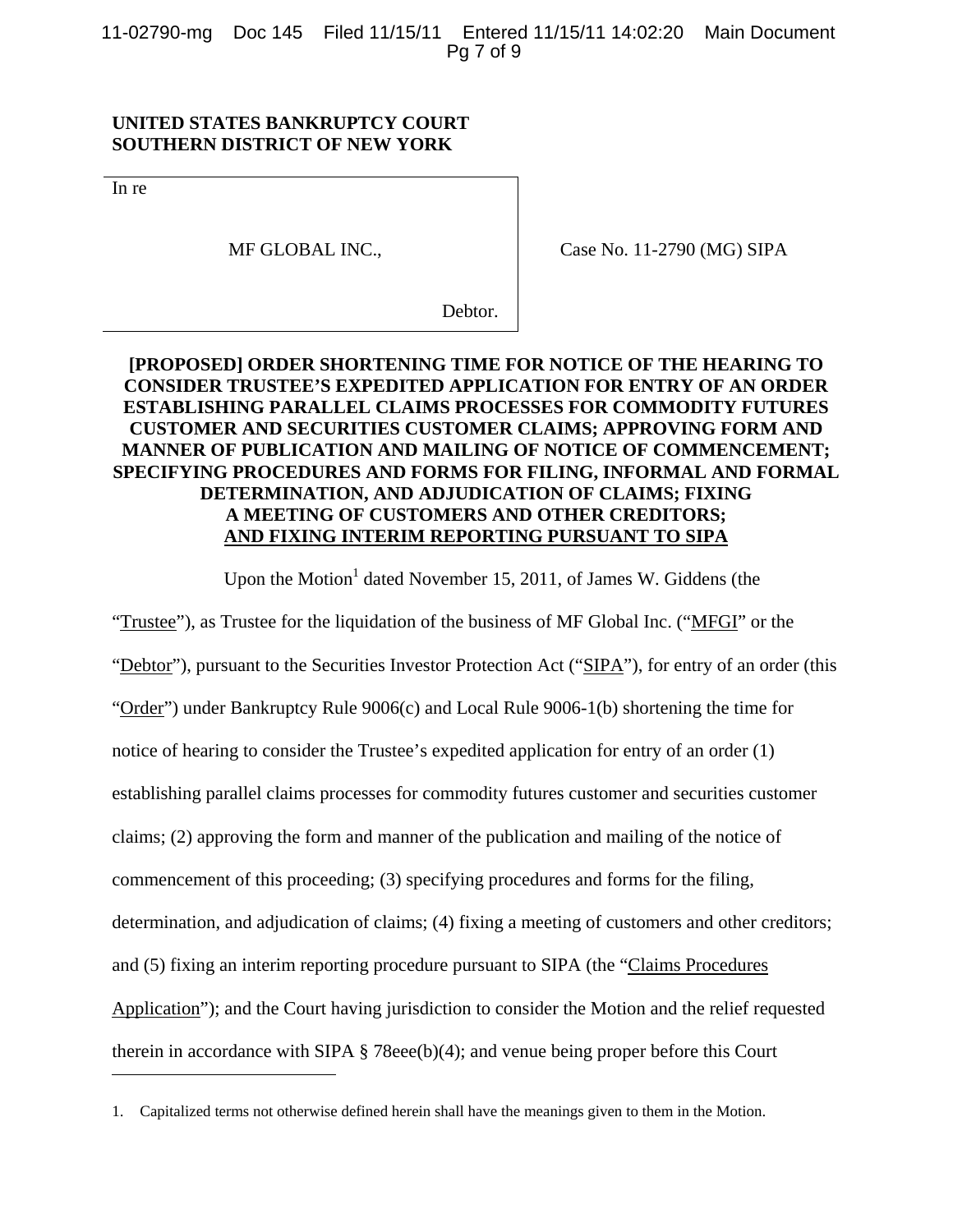## 11-02790-mg Doc 145 Filed 11/15/11 Entered 11/15/11 14:02:20 Main Document Pg 8 of 9

pursuant to SIPA § 78eee(a)(3) and 15 U.S.C. § 78aa; and it appearing that the relief requested by the Motion is necessary and in the best interests of the estate, its customers, its creditors, and all parties in interest; and it appearing that no other or further notice is necessary except as provided herein; and the Court having determined that the legal and factual bases set forth in the Motion establish just cause for the relief granted herein, it is hereby

ORDERED that the Motion is granted; and it is further

ORDERED that the hearing to consider the Claims Procedures Application shall be held on November 16, 2011 at 3:30 p.m. (Prevailing Eastern Time) before the Honorable Judge Glenn, One Bowling Green, New York, New York, 10004, Courtroom 501. The hearing on the Claims Procedures Application may be adjourned from time to time without further notice other than an announcement of the adjourned date or dates in open court. Notice of such adjourned date(s) will be available on the electronic case filing docket; and it is further

ORDERED that any responses (the "Responses") to the approval of the Claims Procedures Application shall be filed and served so that they are received no later than by  $\frac{1}{\sqrt{2}}$ \_.m. (Prevailing Eastern Time) on November \_\_, 2011 by the following parties (the "Notice Parties":

- a) Hughes Hubbard & Reed LLP, counsel to the Trustee, at One Battery Park Plaza, New York, New York, 10004 (Attn: Christopher K. Kiplok, Esq., Jeffrey S. Margolin, Esq., and Eleni D. Theodosiou-Pisanelli, Esq.);
- b) the Securities Investor Protection Corporation ("SIPC"), 805 Fifteenth Street, N.W., Suite 800, Washington, D.C., 20005 (Attn: Josephine Wang, Esq. and Christopher H. LaRosa, Esq.);
- c) the Commodity Futures Trading Commission (the "CFTC"), Three Lafayette Centre, 1155 21st Street N.W., Washington, D.C., 20581 (Attn: Martin B. White, Esq.);
- d) parties that have requested special notice in this SIPA Proceeding.